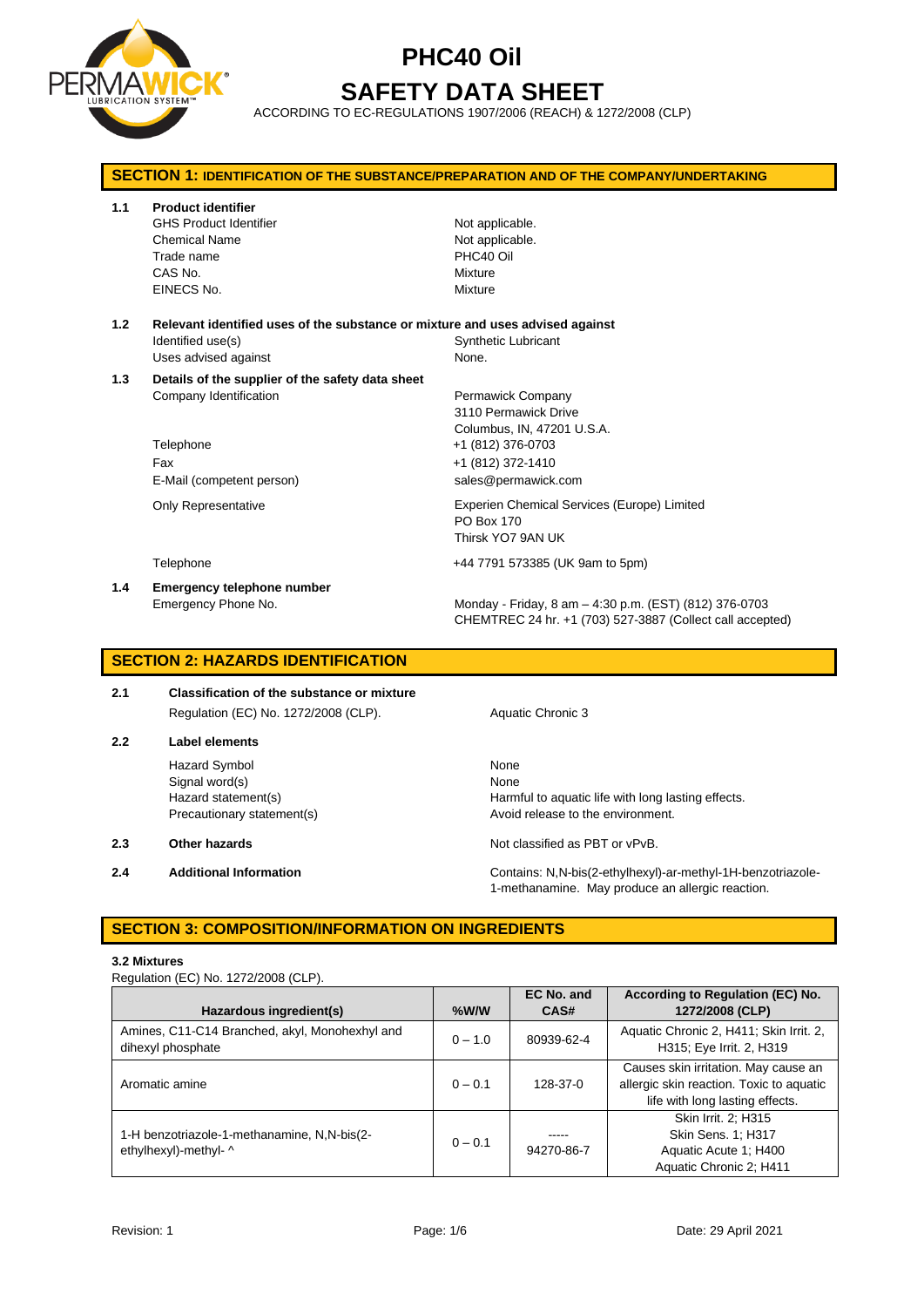

**3.3 Additional Information -** Substances in the product which may present a health or environmental hazard, or which have been assigned occupational exposure limits, are detailed below. **None**

For full text of H/P phrases see section 16.

### **SECTION 4: FIRST AID MEASURES**

| 4.1 | Description of first aid measures                                             |                                                                                            |
|-----|-------------------------------------------------------------------------------|--------------------------------------------------------------------------------------------|
|     | Inhalation                                                                    | Unlikely to be required but if necessary treat symptomatically.                            |
|     | <b>Skin Contact</b>                                                           | Wash affected skin with soap and water.                                                    |
|     | Eye Contact                                                                   | Eyes should be washed with plenty of water. If symptoms occur<br>obtain medical attention. |
|     | Ingestion                                                                     | Unlikely to be required but if necessary treat symptomatically.                            |
| 4.2 | Most important symptoms and effects, both<br>acute and delayed                | None                                                                                       |
| 4.3 | Indication of the immediate medical attention<br>and special treatment needed | None                                                                                       |

## **SECTION 5: FIRE-FIGHTING MEASURES**

| 5.1 | <b>Extinguishing media</b>                                       |                                                                                        |  |  |
|-----|------------------------------------------------------------------|----------------------------------------------------------------------------------------|--|--|
|     | -Suitable Extinguishing Media<br>-Unsuitable Extinguishing Media | Extinguish with waterspray, dry chemical, sand or carbon dioxide.<br>None anticipated. |  |  |
| 5.2 | Special hazards arising from the substance or<br>mixture         | This product may give rise to hazardous fumes in a fire.                               |  |  |
| 53  | Advice for fire-fighters                                         | A self contained breathing apparatus and suitable protective                           |  |  |

**Advice for fire-fighters A self contained breathing apparatus and suitable protective** clothing should be worn in fire conditions.

### **SECTION 6: ACCIDENTAL RELEASE MEASURES**

| 6.1 | Personal precautions, protective equipment<br>and emergency procedures | Avoid skin contact. Avoid contact with eyes.                                                                                                       |
|-----|------------------------------------------------------------------------|----------------------------------------------------------------------------------------------------------------------------------------------------|
| 6.2 | <b>Environmental precautions</b>                                       | Use appropriate container to avoid environmental contamination.                                                                                    |
| 6.3 | Methods and material for containment and<br>cleaning up                | Contain and cover spilled substance with dry sand or earth or<br>other suitable dry material. Transfer to a container for disposal or<br>recovery. |
| 6.4 | Reference to other sections                                            | None                                                                                                                                               |
| 6.5 | <b>Additional Information</b>                                          | None.                                                                                                                                              |

### **SECTION 7: HANDLING AND STORAGE**

**7.1 Precautions for safe handling Avoid skin contact. Avoid contact with eyes.** 

**7.2 Conditions for safe storage, including any incompatibilities**

-Storage Temperature **Store at room temperature.** -Incompatible materials **Strong oxidising agents**.

**7.3 Specific end use(s)** Synthetic Lubricant

### **SECTION 8: EXPOSURE CONTROLS/PERSONAL PROTECTION**

**8.1 Control parameters**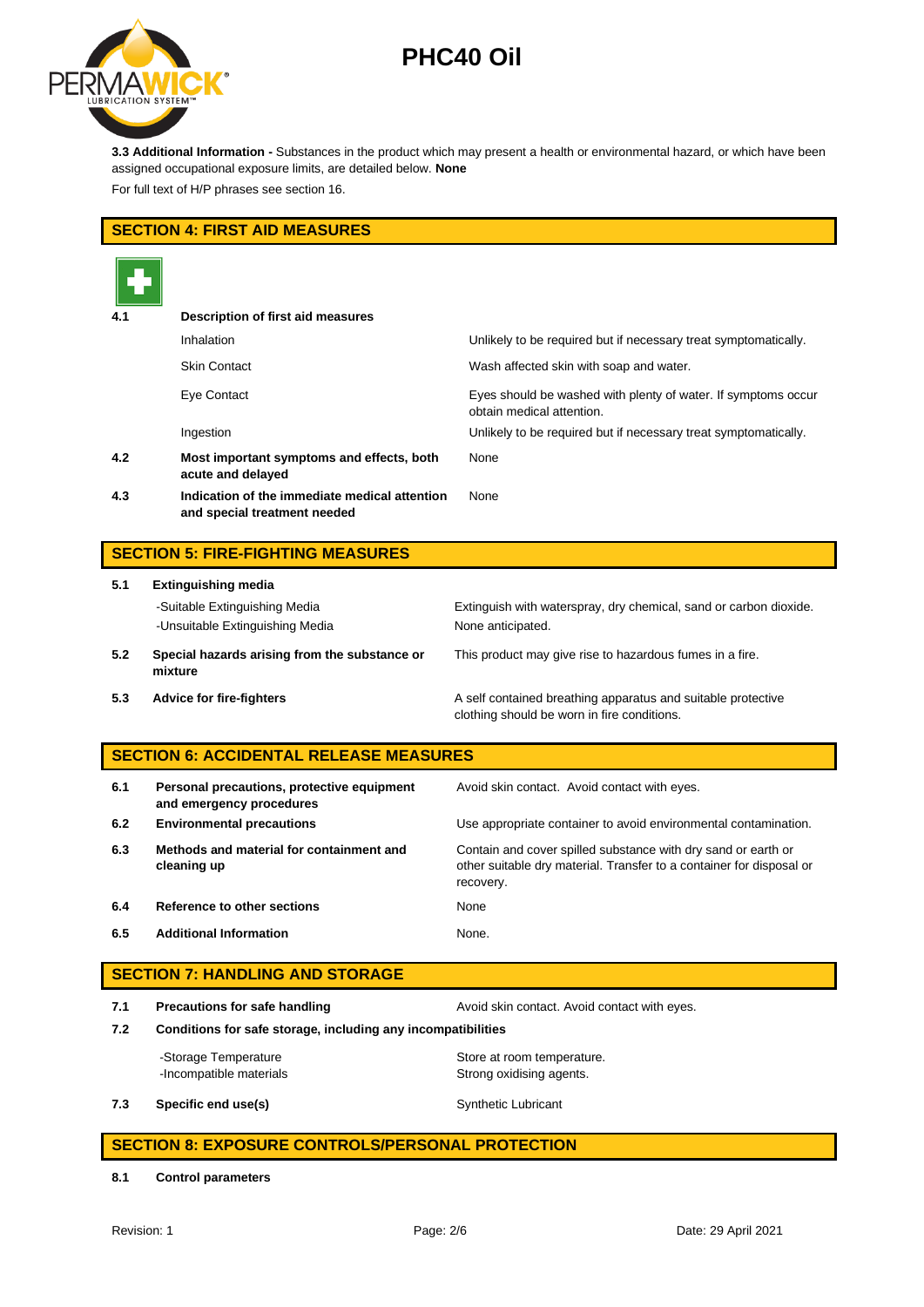

### **8.1.1 Occupational Exposure Limits**

|       | <b>SUBSTANCE.</b>                        | <b>CAS No.</b>    | LTEL (8 hr<br>TWA ppm) | LTEL (8 hr<br>TWA mg/m <sup>3</sup> ) | <b>STEL</b><br>(ppm) | <b>STEL</b><br>(mg/m <sup>3</sup> ) | Note: |
|-------|------------------------------------------|-------------------|------------------------|---------------------------------------|----------------------|-------------------------------------|-------|
|       | None known                               | -----             |                        | -----                                 | -----                | -----                               | ----- |
|       |                                          |                   |                        |                                       |                      |                                     |       |
|       | Limit value type                         |                   |                        |                                       |                      |                                     |       |
|       | (country of origin)<br>None known        | <b>SUBSTANCE.</b> | <b>CAS No.</b>         | <b>Biological limit value</b>         |                      | Note:<br>-----                      |       |
|       |                                          |                   |                        |                                       |                      |                                     |       |
| 8.1.2 | Recommended monitoring method            |                   |                        | Not available                         |                      |                                     |       |
| 8.2   | <b>Exposure controls</b>                 |                   |                        |                                       |                      |                                     |       |
| 8.2.1 | Appropriate engineering controls         |                   |                        | Not normally required.                |                      |                                     |       |
| 8.2.2 | Personal protection equipment            |                   |                        |                                       |                      |                                     |       |
|       | Eye/face protection                      |                   |                        | Safety spectacles.                    |                      |                                     |       |
|       |                                          |                   |                        |                                       |                      |                                     |       |
|       | Skin protection (Hand protection/ Other) |                   |                        | Not normally required.                |                      |                                     |       |
|       | Respiratory protection                   |                   |                        | Not normally required.                |                      |                                     |       |
|       | <b>Thermal hazards</b>                   |                   |                        | Not normally required.                |                      |                                     |       |
| 8.2.3 | <b>Environmental Exposure Controls</b>   |                   |                        | Not normally required.                |                      |                                     |       |
|       |                                          |                   |                        |                                       |                      |                                     |       |

## **SECTION 9: PHYSICAL AND CHEMICAL PROPERTIES**

| 9.1 | Information on basic physical and chemical properties |  |  |  |  |
|-----|-------------------------------------------------------|--|--|--|--|
|-----|-------------------------------------------------------|--|--|--|--|

Appearance Liquid Colour **Transparent / Straw** Odour Mild petroleum<br>
Odour Threshold (ppm) example and the Mot available Not available Odour Threshold (ppm) Not available<br>
of (Value) Not available<br>
Not available pH (Value) Melting Point (°C) / Freezing Point (°C) Not available Boiling point/boiling range (°C): Not determined. Flash Point (°C) 200[Open cup] Evaporation rate Not available Flammability (solid, gas) Not available Explosive limit ranges. The state of the state of the Not available Vapour Pressure (mm Hg) <br>Vapour Density (Air=1) Not available<br>Vapour Density (Air=1) Vapour Density (Air=1)  $\frac{1}{2}$  Not available 10.82 Density (g/ml) Solubility (Water) Not available Solubility (Other) Not available Partition Coefficient (n-Octanol/water) Not available Auto Ignition Temperature (°C)<br>
Decomposition Temperature (°C) Not available Decomposition Temperature (°C) Viscosity (mPa.s) (40°C) 23.45 Explosive properties **Not explosive.** Not explosive. Oxidising properties Not oxidising.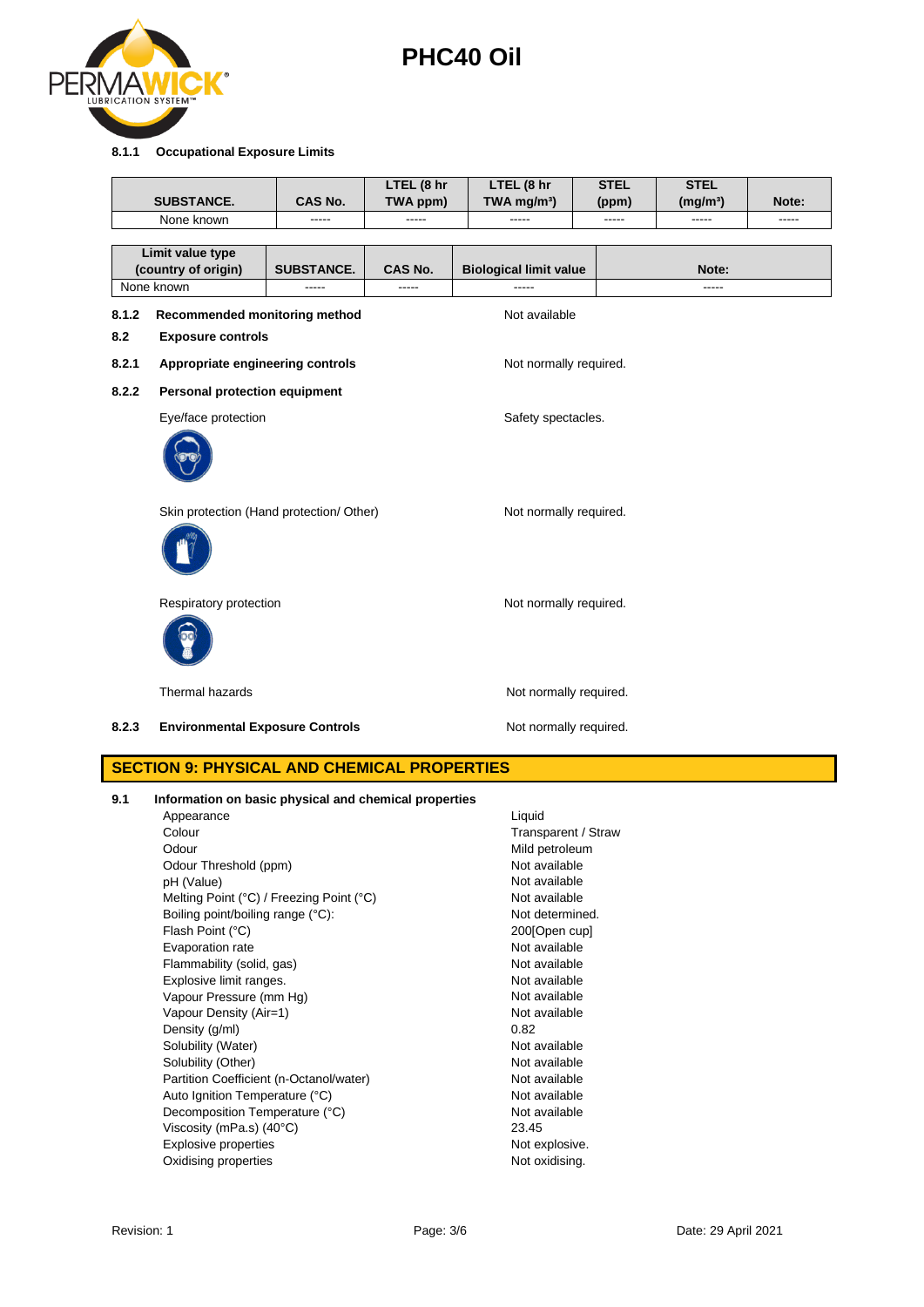

### **SECTION 10: STABILITY AND REACTIVITY**

- 
- **10.2 Chemical stability** Stable.
- **10.3 Possibility of hazardous reactions** None anticipated.
- **10.4 Conditions to avoid** None
- 
- **10.6 Hazardous Decomposition Product(s)**

**10.1 Reactivity Constraining Stable under normal conditions. 10.5 Incompatible materials**<br>**10.6 Hazardous Decomposition Product(s)** Carbon monoxide, Carbon dioxide

### **SECTION 11: TOXICOLOGICAL INFORMATION**

|  | Information on toxicological effects |  | 11.1 |
|--|--------------------------------------|--|------|
|--|--------------------------------------|--|------|

### **11.1.1 Substances** Not applicable

## **11.1.2 Mixtures - By analogy with similar materials:**

Acute toxicity **Oral: >5000 mg/kg** 

Germ cell mutagenicity **Not to be expected.** Not to be expected. Carcinogenicity **Not to be expected.** Reproductive toxicity Not to be expected. STOT - single exposure Not to be expected. STOT - repeated exposure Not to be expected. Aspiration hazard **Not to be expected.** 

Dermal: >5000 mg/kg Skin corrosion/irritation **Skin corrosion/irritation** Unlikely to cause skin irritation. Serious eye damage/irritation **Exercise 20** Unlikely to cause eye irritation.

Respiratory or skin sensitization Contains: N,N-bis(2-ethylhexyl)-ar-methyl-1H-benzotriazole-1 methanamine. May produce an allergic reaction.

### **11.1.3 Substances in preparations / mixtures**

tris(methylphenyl) phosphate (CAS No. 1330-78-5)<br>Acute toxicity

Skin corrosion/irritation Skin Slightly irritant (Skin) Serious eye damage/irritation Non-irritant to rabbit eyes Respiratory or skin sensitization It is not a skin sensitiser Germ cell mutagenicity **Negative** Negative Carcinogenicity **No data** 

STOT - single exposure Not to be expected. Aspiration hazard **Not applicable** Not applicable

Oral LD50  $>$  20000 mg/kg (rat) Inhalation LC50 > 11.1 mg/l (rat) 1hr Dermal: LD50 = 3700 mg/kg (rabbit)

Reproductive toxicity Positive. Suspected of damaging fertility or the unborn child. Testicular Effects. LOAEL = 20 mg/kg (Developmental) NOEL = 20 mg/kg (Maternal) STOT - repeated exposure Not to be expected. Oral: NOAEL = 1000 mg/kg (rat)

N,N-bis(2-ethylhexyl)-ar-methyl-1H-benzotriazole-1-methanamine (CAS No. 94270-86-7):

Skin corrosion/irritation May cause irritation. Serious eye damage/irritation May cause irritation. Germ cell mutagenicity expected. Carcinogenicity Carcinogenicity Carcinogenicity Not to be expected. Reproductive toxicity Not to be expected. STOT - single exposure Not to be expected. STOT - repeated exposure Not to be expected.

Acute toxicity **Ingestion:** LD50 3313 mg/kg (rat) Inhalation: No data Dermal: LD50 > 2000 mg/kg (rat)

Respiratory or skin sensitization May cause an allergic skin reaction.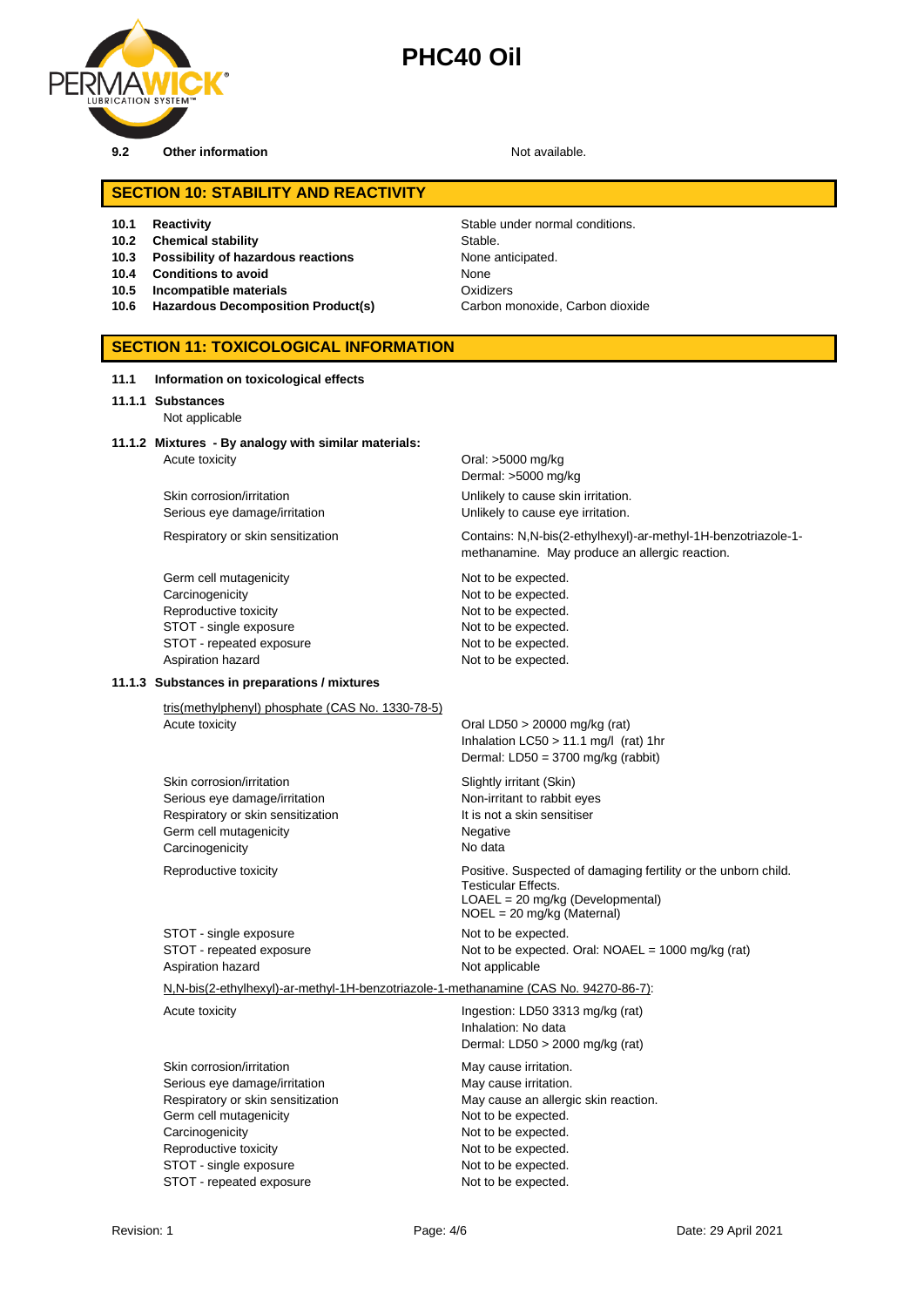

Aspiration hazard No data

**11.2 Other information** None known.

## **SECTION 12: ECOLOGICAL INFORMATION**

|              | 1-H benzotriazole-1-methanamine, N,N-bis(2-ethylhexyl)-methyl- (CAS No.94270-86-7) |                                                                                                                                                                                                                                                                                                                                 |  |
|--------------|------------------------------------------------------------------------------------|---------------------------------------------------------------------------------------------------------------------------------------------------------------------------------------------------------------------------------------------------------------------------------------------------------------------------------|--|
|              | <b>Acute toxicity</b>                                                              | Fish: $LC50 = 1.3$ mg/l (96 hour) ( <i>Brachydanio rerio</i> )<br>Aquatic invertebrates: $EC50 = 2.05$ mg/l (48 hour) (D. magna)<br>Algae: EL50 = 0.976 mg/l (72 hour) (Desmodesmus subspicatus)                                                                                                                                |  |
|              | <b>Long Term Toxicity</b>                                                          | Algae: $EC10 = 0.586$ mg/l (72 hour) (Desmodesmus subspicatus)                                                                                                                                                                                                                                                                  |  |
|              | tris(methylphenyl) phosphate (CAS No. 1330-78-5)                                   |                                                                                                                                                                                                                                                                                                                                 |  |
|              | <b>Acute toxicity</b><br><b>Long Term</b>                                          | Fish LC50 = $0.06$ mg/l (96 hour) ( <i>Rainbow trout</i> )<br>Fish LC50 = 44.8 mg/l (96 hour) (Fathead minnow)<br>Aquatic invertebrates: $EC50 = 146 \mu g/l$ (48 hour) (D. magna)<br>Algae $EL50 > 2500 \mu g/l$ (72 hour) / (96 hour) (S. capricornutum)<br>Aquatic invertebrates: $NOEC = 0.011 - 0.019$ mg/l (Survival) (G. |  |
|              |                                                                                    | <i>pseudolimnaeus</i> )                                                                                                                                                                                                                                                                                                         |  |
| 12.2         | Persistence and degradability                                                      | Not available                                                                                                                                                                                                                                                                                                                   |  |
| 12.3<br>12.4 | <b>Bioaccumulative potential</b>                                                   | Not available<br>No data                                                                                                                                                                                                                                                                                                        |  |
| 12.5         | <b>Mobility in soil</b><br><b>Results of PBT and vPvB assessment</b>               | Not classified as PBT or vPvB.                                                                                                                                                                                                                                                                                                  |  |
| 12.6         | Other adverse effects                                                              | None known.                                                                                                                                                                                                                                                                                                                     |  |

### **SECTION 13: DISPOSAL CONSIDERATIONS**

**13.1 Waste treatment methods** Disposal should be in accordance with local, state or national

## legislation.Consult an accredited waste disposal contractor or the local authority for advice.

## **13.2 Additional Information None known.**

## **SECTION 14: TRANSPORT INFORMATION**

| <b>Land transport</b> | Sea transport                              | Air transport |
|-----------------------|--------------------------------------------|---------------|
| (ADR/RID)             | (IMDG)                                     | (ICAO/IATA)   |
|                       | Not classified as dangerous for transport. |               |

**UN number Proper Shipping Name Transport hazard class(es) Packing group Environmental hazards Special precautions for user**

**Transport in bulk according to Annex II of MARPOL73/78 and the IBC Code:** Not applicable

## **SECTION 15: REGULATORY INFORMATION**

## **15.1 Safety, health and environmental regulations/legislation specific for the substance or mixture:**

| 15.1.1 | <b>EU</b> regulations                                                       | Listed           |
|--------|-----------------------------------------------------------------------------|------------------|
|        | Regulation (EC) 2037/2000 - Dangerous to the ozone layer.                   | No.              |
|        | Regulation (EC) 850/2004 - Persistent Organic Pollutants                    | No.              |
|        | Regulation (EC) 689/2008 - Export/Import of Dangerous Chemicals             | No.              |
|        | Regulation (EC) 1907/2006 - REACH Authorisations and/or restrictions on use | No.              |
| 15.1.2 | <b>National regulations</b>                                                 | Not established. |
| 15.2   | <b>Chemical Safety Assessment</b>                                           | Not applicable   |